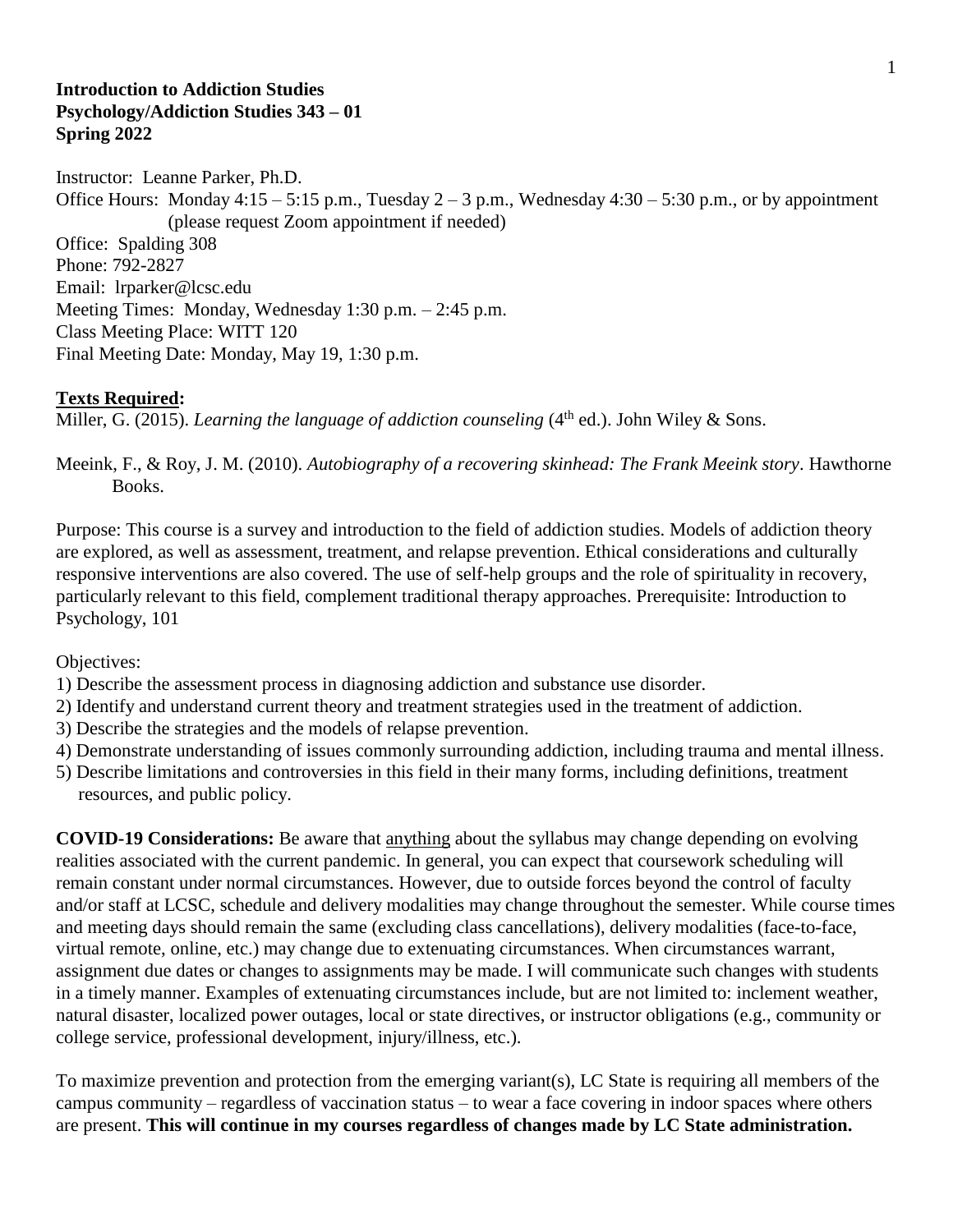**Thus, masks that cover both the nose and mouth must be worn in class.** You can take brief sips of any beverage that you might bring to class, but please do not eat food in class.

**At any point in the semester if you develop symptoms of COVID-19 or any other communicable illness,**  *do not attend any of your classes in person* **and contact the LCSC Student Health Center right away: (208) 792-2251**. Please email me right away, so that we can adjust your participation as needed.

While this isn't new territory anymore, let's all do our best to be patient and understand that if things don't always go exactly as planned, we will try to creatively problem-solve any issues that arise. We will also periodically check-in with each other to see how things are working for everyone and readjust as necessary. **Our flexibility and understanding in this ongoing, fluid process will help make this semester a success!**

## **Please check your LCSC email account at least once every day. It is the major way I communicate with you between class meetings.**

A note to persons with disabilities: If you need course adaptations or accommodations because of a disability, if you have emergency medical information to share with me, or if you need special arrangements in case the building must be evacuated, please make an appointment with me as soon as possible. My office location, office hours, phone number, and email address are noted above. I'm also happy to work with Accessibility Services here on the LCSC campus.

Grading (all point totals are approximate):

| Tests $(4)$                         | $50 - 75$ points (each)            |
|-------------------------------------|------------------------------------|
| Self-help Group Observation         | 50 points                          |
| Abstinence Journal                  | 140 points (14 at 10 points each)  |
| <b>Abstinence Paper</b>             | 50 points                          |
| Reflections of <i>Autobiography</i> | 80 points (4 at 20 points each)    |
| <b>Class Presentation</b>           | 50 points                          |
|                                     | $570 - 670$ points (approximately) |

#### **Assignments may be modified at professor's discretion.**

| Grading: | $93 - 100\%$  | $\equiv$ A | $77 - 79.9\%$     | $= C +$ |
|----------|---------------|------------|-------------------|---------|
|          | $90 - 92.9\%$ | $= A -$    | $73 - 76.9\%$     | $= C$   |
|          | $87 - 89.9\%$ | $= B+$     | $70 - 72.9\%$     | $= C$ - |
|          | $83 - 86.9\%$ | $=$ B      | $67 - 69.9\%$     | $= D+$  |
|          | $80 - 82.9\%$ | $=$ B-     | $60 - 66.9\%$     | $= D$   |
|          |               |            | 59% & below $=$ F |         |
|          |               |            |                   |         |

#### Elaboration of assignments

**General**: All papers must be typed, with no more than 1 inch margins and 12 point font. Assignments must be turned in to me in hard copy form, unless otherwise specified. **As always, grammar/punctuation/spelling are important and count as part of the total grade on any assignment.** Late papers will be accepted for up to **3 days** after the assignment is due; 10% of the paper's worth will be taken for each day the paper is late (e.g., if a paper is 2 days late, 20% of the paper's worth will be deducted before any other grading). **No papers will be accepted more than 3 days late.** If not turning in a paper during class, take it to the Social Sciences Division office and place it in my mailbox, or in the box outside the Social Sciences Division door. All papers must be in APA format. Please note that APA format was revised in 2019 ( $7<sup>th</sup>$  edition). You must use the most recent revision. If you are not familiar with APA format, please see me.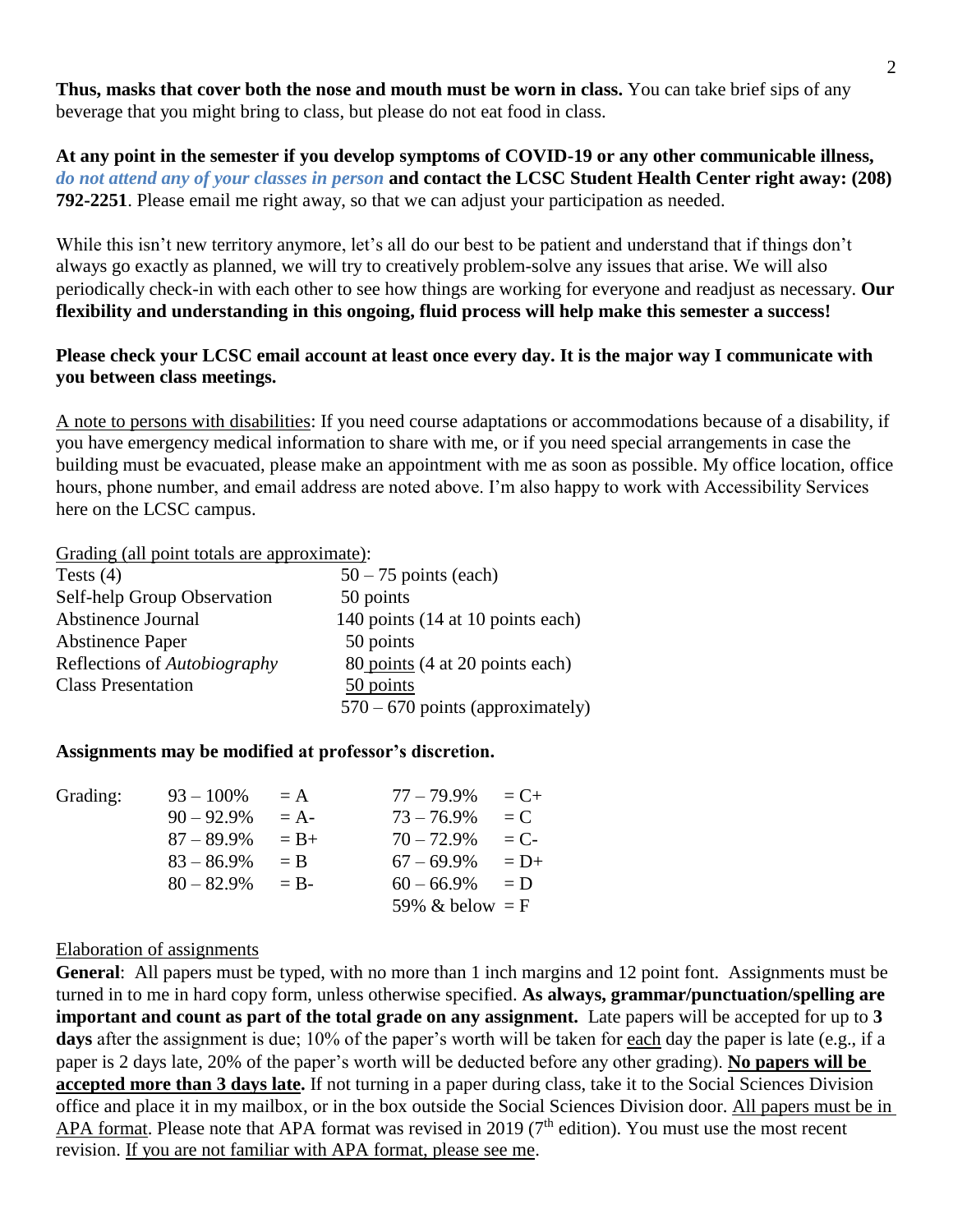**Suggested or required paper lengths do not include cover page or reference page(s); abstract is not required.**

## **There are no makeup exams.**

PLEASE NOTE: **I have a standing offer to briefly review any paper that has an upcoming due date and give you feedback about whether you are on the right track, improvements you could make, or anything else about which you have a question.** To exercise this option, you must give me no more than a 3-page excerpt to review at least a week before it is due, and it must be typed.

**Note on attendance: You are responsible for anything covered in class during your absence. This includes lecture material, handouts, and any announcements or revisions made to the reading schedule. Please consult with a peer or myself when class is missed.**

**Classroom Etiquette**: All students enrolled in this course shall follow the tenets of common decency and acceptable behavior conducive to a positive learning environment. *Note: In this classroom, proper behavior conducive to a positive learning environment includes the stowing of all cell phones, iPads, laptops, and any other distracting electronic device. In other words, this class will be a "no technology zone." If you feel strongly that you need to have a device out during class, please discuss with me privately.*

**Reflection Papers**: As required in a separate handout, write a reflection paper on the topic provided. These are to be no less than 1 page, and no more than 2 pages. Please use a cover sheet with your name, date, and the reflection question. Also include a reference list with any sources used and cited. Appropriate use of APA style is important, and counts as part of the grade. Reflections are due at the beginning of class on the specified date.

20 points each:

5 points for APA style 5 points for quality writing (e.g., grammar, punctuation, spelling, etc.) 10 points for quality content

**Self-help Group Observation:** All areas have several different self-help groups for various addictions, including Alcoholics Anonymous (AA), Narcotics Anonymous (NA), Gamblers Anonymous (GA), and Al-Anon (just to name a few). Many of these meetings are open to the public (in the listing frequently called "Open Meeting"). In order to better understand the structure and function that these groups provide you must attend 3 different self-help meetings, and stay for the entire meeting. One of the meetings must be AA, and you can attend more than one AA meeting; however, it must be at a different location or at a different time.

One of the meetings also should be for friends or family members of those with addictions, such as Al-Anon.

Write a 3-page minimum essay incorporating your experiences at these meetings, a comparison/contrast of how they were run, similarities and differences, advantages and disadvantages of this type of support group, and overall perceptions of how this information could help you serve clients better. On the cover page, be sure to include the date, time, and type of each group you attended.

50 points:

5 points for APA style 5 points for quality writing (e.g., grammar, punctuation, spelling, etc.) 40 points for quality content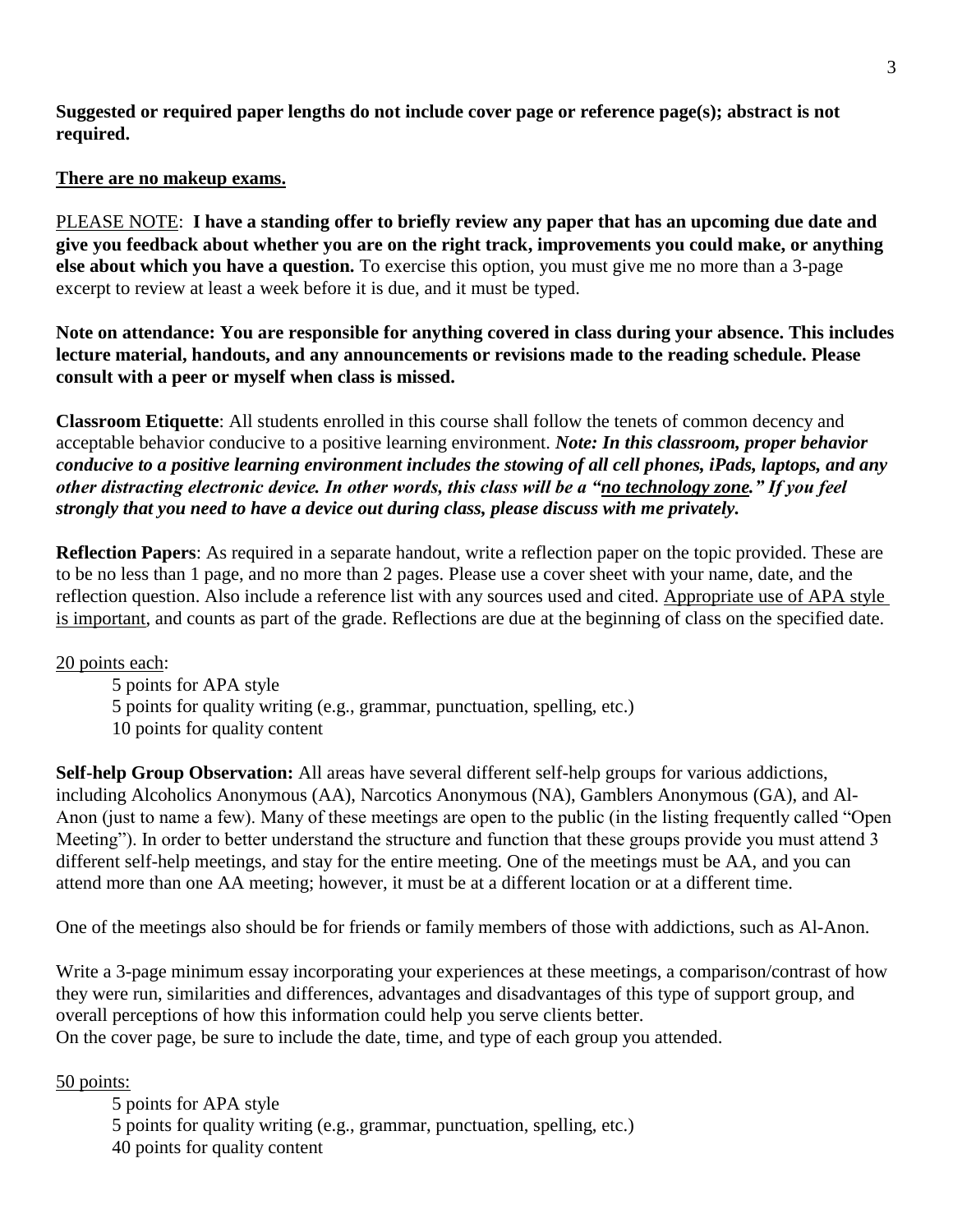**Abstinence Experience:** Pick an activity you enjoy and engage in on a daily (or very frequent) basis tonight, and commit to discontinuing that activity for the semester. If the first thing that popped into your mind was rejected because it would be too difficult, that is probably the thing you should choose.

# **Abstinence choices must be cleared with me by Sunday, January 23.**

You are required to maintain a weekly **journal** of your cognitive and affective reactions to the experience (submitted each week via Canvas between Friday morning and Sunday night). Entries must be a minimum of 100 words each. **No late submissions are accepted.**

Also, write a **paper** at the end of the experience focusing on your use of common defense mechanisms (discussed on p. 21 of textbook); an analysis of any slips or relapses; and an application of the experience to working with clients (in other words, how will this experience help you in working with clients).

Each journal submission should be no less than 100 words, and the final paper should be no less than 3 pages.

| Abstinence Journal      | 140 points $(10 \text{ points } X 14 \text{ weeks})$ |
|-------------------------|------------------------------------------------------|
| <b>Abstinence Paper</b> | 50 points                                            |

50 points:

5 points for APA style 5 points for quality writing (e.g., grammar, punctuation, spelling, etc.) 40 points for quality content

**Class Presentation**: In small groups (2 -3 people max), you will present to the class on a topic of your choice **(cleared with me in advance)**. The topic will **either** be a discussion regarding a controversial topic in the field of addiction studies (presenting the pros and cons of both sides of the issue),

**or**

creating a discussion regarding a media depiction of someone living with addiction (not someone with an addiction, but the portrayal of someone with an addiction, again, **cleared with me in advance**). This type of presentation includes showing clips of the media portrayal in class, and discussing what is accurate about the portrayal, and what is inaccurate.

# **Some Words About Confidentiality and Class Discussions**

This course lends itself to self-disclosure about personal and familial experiences with addiction. You have the right and personal responsibility to only share of yourself what you feel comfortable sharing. Please feel no pressure from me to disclose information that makes you feel particularly vulnerable. It is ultimately your decision to provide the boundaries around that which you will disclose to your classmates and professor. *It is our duty and ethical responsibility to maintain confidentiality and trust*.

Resources for Assistance:

Student Counseling Services: (208) 792 – 2211, Sam Glenn 212 (free to all registered students) **TAO (Therapy Assistance Online) [https://www.lcsc.edu/student-counseling/tao-therapy-assisted-online](https://www.lcsc.edu/student-counseling/tao-therapy-assisted-online-self-help)[self-help](https://www.lcsc.edu/student-counseling/tao-therapy-assisted-online-self-help)**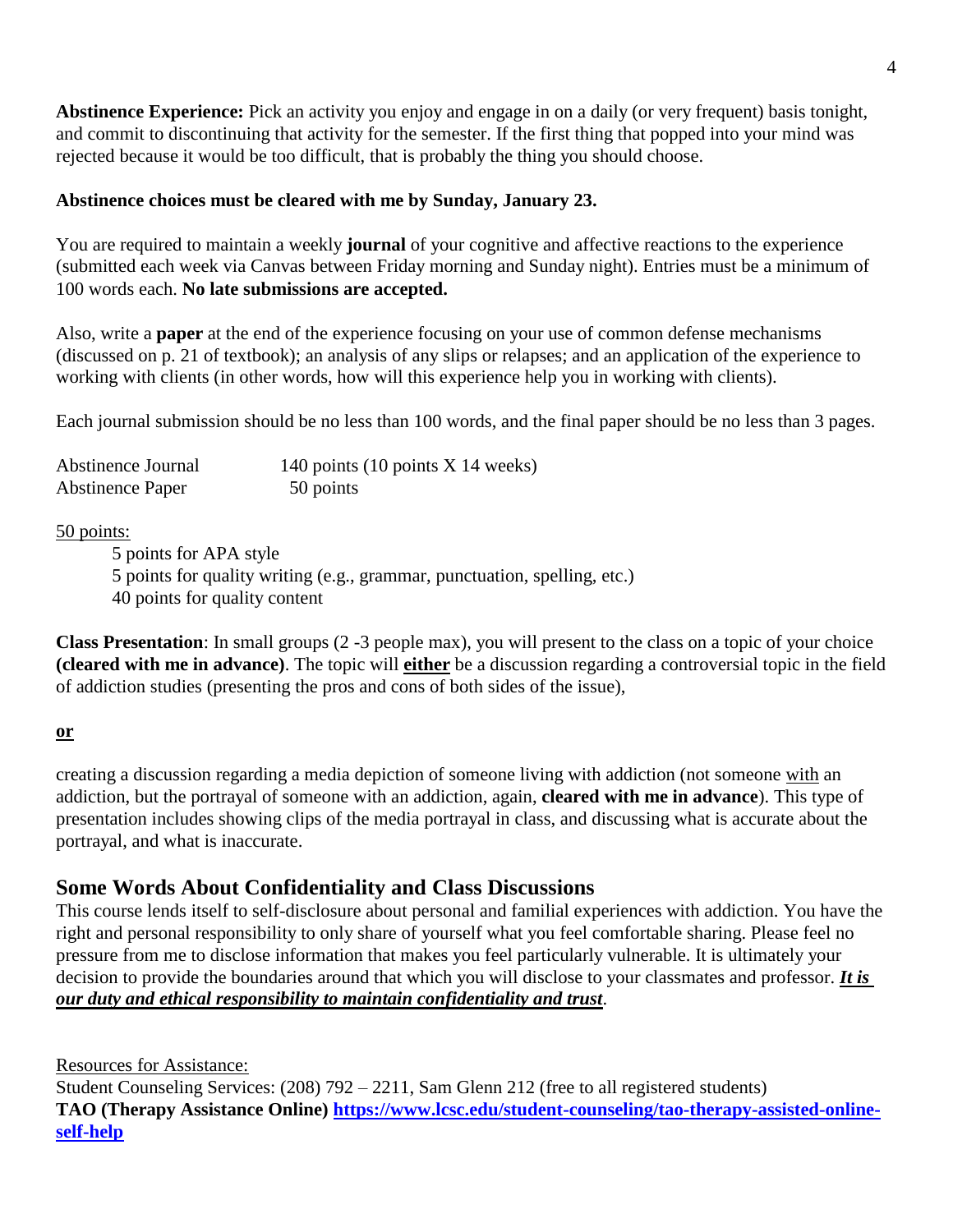# **Tentative Course Outline and Schedule**

## **Week of:**

| <b>Jan 18:</b> | Chapter 1, Introduction<br>Select abstinence activity; email me your selection by Sunday, January 23 for<br>approval (lrparker@lcsc.edu)                 |
|----------------|----------------------------------------------------------------------------------------------------------------------------------------------------------|
| <b>Jan 24:</b> | Chapter 13, Personal and Professional Development of the Counselor<br>Submit Journal Entry 1 by Sunday, Jan 30.                                          |
| <b>Jan 31:</b> | Chapter 2, Theories of Counseling Applied to Addiction Treatment<br>Submit Journal Entry 2 by Sunday, Feb 6.                                             |
| <b>Feb 7:</b>  | Chapter 3, Assessment and Diagnosis of Addiction<br>Submit Journal Entry 3 by Sunday, Feb 13.                                                            |
| <b>Feb 14:</b> | Exam 1 (Chapters $1-2$ , 13, in textbook)<br>Chapter 4, Co-Occurring Disorders and Behavioral Addictions<br>Submit Journal Entry 4 by Sunday, Feb 20.    |
| <b>Feb 21:</b> | <b>No Class on Presidents' Day</b><br>Chapter 5, The Core Treatment Process for Addiction<br>Submit Journal Entry 5 by Sunday, Feb 27.                   |
| <b>Feb 28:</b> | Chapter 6, Treatment-Related Issues and Counseling Approaches<br>Submit Journal Entry 6 by Sunday, March 6.                                              |
| March 7:       | Chapter 7, Relapse Prevention<br>Submit Journal Entry 7 by Sunday, March 13.                                                                             |
| March 14:      | Chapter 8, Self-Help Groups<br>Submit Journal Entry 8 by Sunday, March 20.                                                                               |
| March 21:      | Exam 2<br>Chapter 9, Elaboration on Specific Therapies and Techniques Relevant to Addiction<br>Counseling<br>Submit Journal Entry 9 by Sunday, March 27. |
| March 28:      | <b>Spring Break!</b>                                                                                                                                     |
| April 4:       | Chapter 10, textbook (pages $301 - 339$ )<br>Submit Journal Entry 10 by Sunday, April 10.                                                                |

\*\* **April 7, last day to withdraw from class(es) or college for the semester. Please note that I will not support petitions for late withdrawal except under unusual or extraordinary circumstances.**